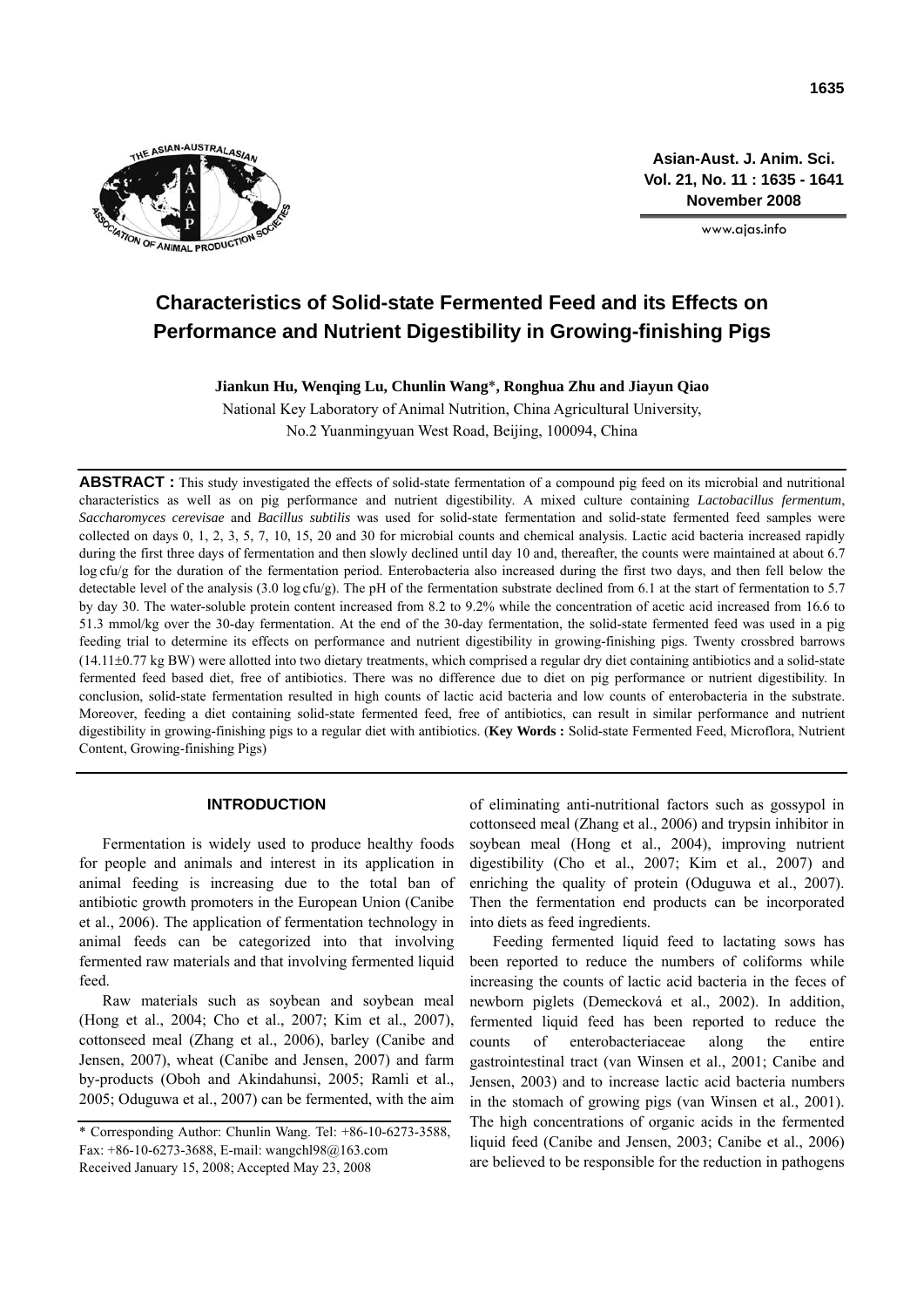**Table 1.** Composition of substrate for fermentation

| Item                                                                            | $\frac{0}{0}$ |
|---------------------------------------------------------------------------------|---------------|
| Soybean meal                                                                    | 51.81         |
| Corn gluten meal                                                                | 22.02         |
| Rapeseed meal                                                                   | 3.89          |
| Peanut meal                                                                     | 3.89          |
| Calcium hydrogen phosphate                                                      | 5.18          |
| Limestone                                                                       | 5.18          |
| Salt                                                                            | 2.98          |
| Choline chloride                                                                | 0.13          |
| Lysine-HCl                                                                      | 1.68          |
| Mineral and vitamin premix <sup>1</sup>                                         | 3.24          |
| <sup>1</sup> Supplied per kilogram of premix: Cu, 30,000 mg; Fe, 19,000 mg; Zn, |               |

18,000 mg; Mn, 9,600 mg; I, 80 mg; Se, 70 mg; retinyl acetate, 800,000 IU; cholecalciferol, 240,000 IU; DL-α-tocopheryl acetate, 2,400 IU; menadione sodium bisulfite complex, 480 mg; thiamine, 150 mg; riboflavin, 480 mg; pyridoxine, 240 mg; vitamin  $B_{12}$ , 1.6 mg; nicotinic acid, 3,100 mg; D-Ca-pantothenate, 1,900 mg; folic acid, 100 mg; biotin, 6 mg; choline chloride, 40,000 mg.

#### (van Winsen et al., 2001).

There is little literature on the use of fermented compound feed manufactured according to solid-state fermentation. However, it may also have potential to be efficient in promoting animal health and growth. Therefore, the present study was conducted to investigate the nutritional and microbial characteristics of solid-state fermented feed during the fermentation process and to determine the effects of solid-state fermented feed on performance and nutrient digestibility in growing-finishing pigs when fed in the absence of antibiotics.

## **MATERIALS AND METHODS**

#### **Manufacture of solid-state fermented feed**

A mixed liquid bacterial culture, containing *Lactobacillus fermentum* (CGMCC No. 0843), *Saccharomyces cerevisae* (CGMCC No. 2.1793) and *Bacillus subtilis* (CGMCC No. 7.5), was prepared with 5.03 log cfu/ml of lactic acid bacteria, 5.74 log cfu/ml of yeast and 5.45 log cfu/ml of bacillus. The raw material used as the substrate for the fermentation was a mixed compound feed formulated as shown in Table 1. The substrate was mixed with the liquid culture in a ratio of about  $10:3$  (w/v). The mixture was then packaged in multi-layer, polythene bags with a capacity of 25 kg equipped with a one-way valve to allow release of carbon dioxide produced during fermentation (Rou Duoduo Biotechnology Co., Beijing, China). Fermentation was performed in these bags at 25±5°C. Samples of the solid-state fermented feed were collected on day 0, 1, 2, 3, 5, 7, 10, 15, 20 and 30 for microbial counts and chemical analysis.

#### **Microbiological counts of solid-state fermented feed**

Ten-fold dilutions of the solid-state fermented feed samples were prepared for microbial enumeration. Lactic

acid bacteria were enumerated on de Man, Rogosa and Sharp agar following anaerobic incubation at 37°C for 36 h. Enterobacteria were enumerated on McConkey agar following aerobic incubation at 37°C for 24 h. Bacillus were enumerated on Mixed Nutrient agar plates at 37°C for 24 h. Yeasts were enumerated on agar plates (10 g yeast extract, 20 g bacteriological peptone, 20 g D-glucose and 15 g agar per liter) following aerobic incubation at 30°C for 36 h.

# **Chemical analysis of solid-state fermented feed samples**

The dry matter and crude protein content of the fermented feed were determined according to AOAC (1990). Homogenates (5 g of sample+50 ml of normal saline) of fermented feed samples were prepared to determine watersoluble protein. The mixture was centrifuged at 6,000 rpm for 10 min. The water-soluble protein in the supernatant was determined according to the method established by Bradford (1976) using bovine serum albumin as the standard. A 1 g sample was dissolved in 10 ml water and then centrifuged at 6,000 rpm for 10 min and pH of the supernatant was measured with a pocket-sized pH meter (Hanna instruments, Woonsocket, Rhode Island, US).

Short chain fatty acids were analyzed by Gas Chromatography (Hewlett Packard HP 6890 GC System, Santa Clara, CA). Homogenates (10 g sample+30 ml sterile distilled water) of fermented feed were centrifuged at 6,000 rpm for 10 min. A sample of supernatant (1 ml) was transferred into a centrifuge tube with a total capacity of 2 ml and 0.5 ml of acetonitrile was added to deproteinize the sample. After 5 min of centrifugation at 10,00 rpm, 1 ml supernatant was then mixed with 0.2 ml 2-ethylbutyric acid as the internal standard. Short chain fatty acids were analyzed using a gas chromatograph equipped with a flame ionization detector and a polyethylene glycol column (30.0 m×250 μm×0.25 μm). Helium was used as the carrier gas at 2 ml/min. Lactic acid was determined using the enzymatic kit produced by Nanjin Jiancheng Bioengineering Research Studio (Nanjin, China) according to the manufacturer's instructions.

#### **Animal feeding trial**

At the end of the 30-day fermentation, the solid-state fermented feed was used for a feeding trial to determine its effects on pig performance and nutrient digestibility. This trial was performed at the Monogastric Animal Metabolism Laboratory of China Agricultural University (Beijing, China). All animals used in this experiment were maintained according to the principles of the China Agricultural University Animal Care and Use Committee.

Twenty crossbred barrows (Duroc×Yorshire×Landrace) with an initial body weight of 14.11±0.77 kg were divided by weight into two groups (10 per treatment). The pigs were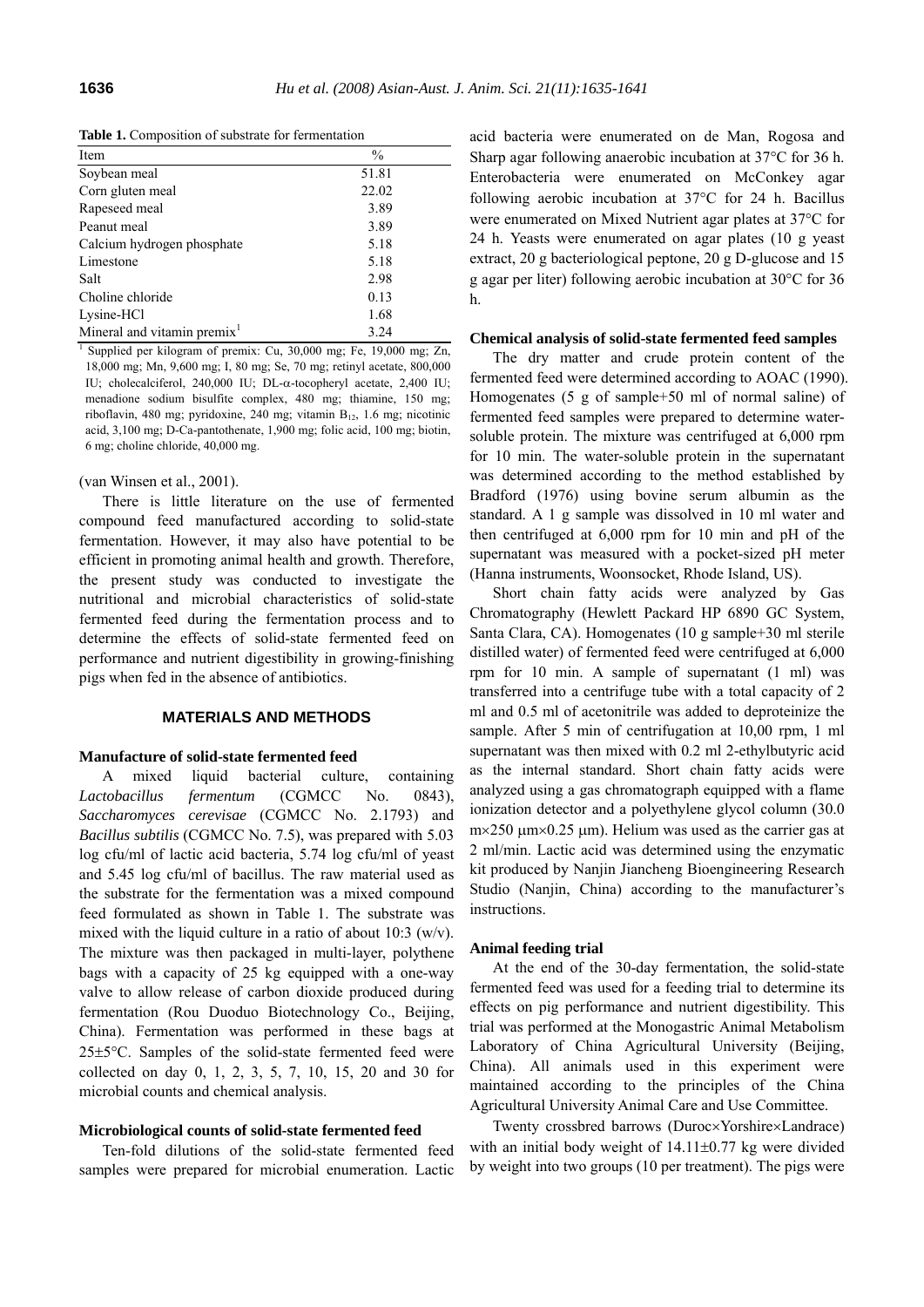| Item                                 | $14-25$ kg |                  | $25-65$ kg |                          | 65-95 kg                 |                          |
|--------------------------------------|------------|------------------|------------|--------------------------|--------------------------|--------------------------|
|                                      | Control    | SFF <sup>1</sup> | Control    | <b>SFF</b>               | Control                  | <b>SFF</b>               |
| Ingredient                           |            |                  |            |                          |                          |                          |
| Maize $(\%)$                         | 70.0       | 60.5             | 67.5       | 65.0                     | 70.0                     | 70.0                     |
| Soybean meal $(\% )$                 | 20.0       | 12.0             | 20.0       | 11.0                     | 20.0                     | 9.0                      |
| Fish meal $(\% )$                    | 6.0        |                  | 3.0        | $\overline{\phantom{0}}$ | $\overline{\phantom{a}}$ | $\overline{\phantom{a}}$ |
| Wheat bran $(\% )$                   | ۰          | 2.5              | 4.5        | 4.0                      | 5.0                      | 6.0                      |
| Soybean oil $(\% )$                  | ۰          |                  | 1.0        |                          | 1.0                      |                          |
| Solid-state fermented feed (%)       |            | 25.0             |            | 20.0                     | $\overline{\phantom{a}}$ | 15.0                     |
| Mineral and vitamin premix $(\%)^2$  | 4.0        |                  | 4.0        |                          | 4.0                      |                          |
| Nutrient composition <sup>3</sup>    |            |                  |            |                          |                          |                          |
| Metabolizable energy (Mcal/kg)       | 3.21       | 3.21             | 3.22       | 3.22                     | 3.23                     | 3.23                     |
| Crude protein $(\% )$                | 18.04      | 18.02            | 16.63      | 16.66                    | 14.99                    | 14.99                    |
| Lysine $(\% )$                       | 1.20       | 1.24             | 0.97       | 0.96                     | 0.73                     | 0.71                     |
| Calcium $(\% )$                      | 0.96       | 0.96             | 0.65       | 0.65                     | 0.48                     | 0.48                     |
| Total phosphorus (%)                 | 0.80       | 0.81             | 0.51       | 0.50                     | 0.51                     | 0.50                     |
| $CET = Co1.4$ otate forms outed food |            |                  |            |                          |                          |                          |

**Table 2.** Composition of experimental diets and nutrient levels

 $\overline{\text{SFF}} = \text{Solid-state fermented feed}.$ 

 $^{2}$  14-25 kg (per kilogram premix): Cu, 5,000 mg; Fe, 2,800 mg; Zn, 2,500 mg; Mn, 1,300 mg; I, 15 mg; Se, 10 mg; Ca, 200 g; P, 20 g; Salt, 80 g; retinyl acetate, 125,000 IU; cholecalciferol, 38,000 IU; DL-α-tocopheryl acetate, 380 IU; menadione sodium bisulfite complex, 75 mg; thiamine, 25 mg; riboflavin, 75 mg; pyridoxine, 40 mg; vitamin B<sub>12</sub>, 0.25 mg; nicotinic acid, 500 mg; D-Ca-pantothenate, 300 mg; folic acid, 16 mg; biotin, 1 mg; choline chloride, 6,000 mg; colistin sulfate, 375 mg.

25-65kg (per kilogram premix): Cu, 3,500 mg; Fe, 2,200 mg; Zn, 2,200 mg; Mn, 1,100 mg; I, 10 mg; Se, 8 mg; Ca, 180 g; P, 20 g; Salt, 80 g; retinyl acetate, 100,000 IU; cholecalciferol, 30,000 IU; DL-α-tocopheryl acetate, 300 IU; menadione sodium bisulfite complex, 60 mg; thiamine, 20 mg; riboflavin, 60 mg; pyridoxine, 30 mg; vitamin B<sub>12</sub>, 0.2 mg; nicotinic acid, 400 mg; D-Ca-pantothenate, 250 mg; folic acid, 13 mg; biotin, 0.8 mg; choline chloride, 5,000 mg; lysine, 3.2%; flavomycin, 125 mg.

65-95 kg (per kilogram premix): Cu, 2,500 mg; Fe, 1,600 mg; Zn, 1,600 mg; Mn, 800 mg; I, 8 mg; Se, 6 mg; Ca, 150 g; P, 10 g; Salt, 80 g; retinyl acetate, 100,000 IU; cholecalciferol, 25,000 IU; DL-α-tocopheryl acetate, 250 IU; menadione sodium bisulfite complex, 45 mg; thiamine, 15 mg; riboflavin, 50 mg; pyridoxine, 25 mg; vitamin B<sub>12</sub>, 0.15 mg; nicotinic acid, 300 mg; D-Ca-pantothenate, 200 mg; folic acid, 10 mg; biotin, 0.6 mg; choline chloride, 4,000 mg; lysine, 3.2%; flavomycin, 125 mg.

<sup>3</sup> Determined values except for ME.

fed either a corn-soybean meal-based control diet formulated with antibiotics or an antibiotic-free diet containing the solid-state fermented feed. The trial was conducted in three phases with the initial phase conducted from 14-25 kg BW with the test diet containing 25% solidstate fermented feed, a second phase conducted from 25-65 kg BW with the test diet containing 20% solid-state fermented feed and the final phase conducted from 65-95 kg BW with the test diet containing 15% solid-state fermented feed. The diets were formulated to contain similar levels of all nutrients (Table 2). It should be noted that the vitamin-mineral premix for the diets containing solid-state fermentation product were placed into the initial fermentation substrate and therefore a vitamin-mineral premix was not included in the solid-state fermented feedbased diets. To avoid the feed going moldy caused by its high water content, the solid-state fermented feed-based diet was never formulated more than two days before feeding.

The pigs were individually housed in stainless steel metabolism crates equipped with a plastic-coated, totally slatted floor during the whole experiment. The pens were  $0.5 \times 1.1$  m during the initial phase and  $0.6 \times 1.4$  m during the final two phases. Pigs were fed twice daily until full while fresh water was available all the times. One weak pig in both groups was removed from the experiment during the initial phase.

Feed intake and body weight were recorded at the end of each period. Fecal collection trays were inserted below each crate during the last three days of each experimental period and a total fecal collection was conducted to allow the determination of nutrient digestibility.

## **Chemical analysis of feed and feces**

The dry matter, crude protein, calcium and phosphorus in diets or feces were determined according to AOAC (1990) and gross energy in feces was measured by an adiabatic bomb calorimeter (Model 1281, Parr, Moline, IL). Feed samples were hydrolyzed with 6 N HCl for 24 h at 110°C prior to determination of lysine content using High Performance Liquid Chromatography (Hitachi L-8800 Amino Acid Analyzer, Tokyo, Japan).

#### **Statistical analysis**

Data relating to microbial counts and chemical analysis of solid-state fermented feed were calculated using Microsoft Office Excel (2003). Data for nutrient digestibility and performance were analyzed using ANOVA of SAS (SAS Institute, 1996).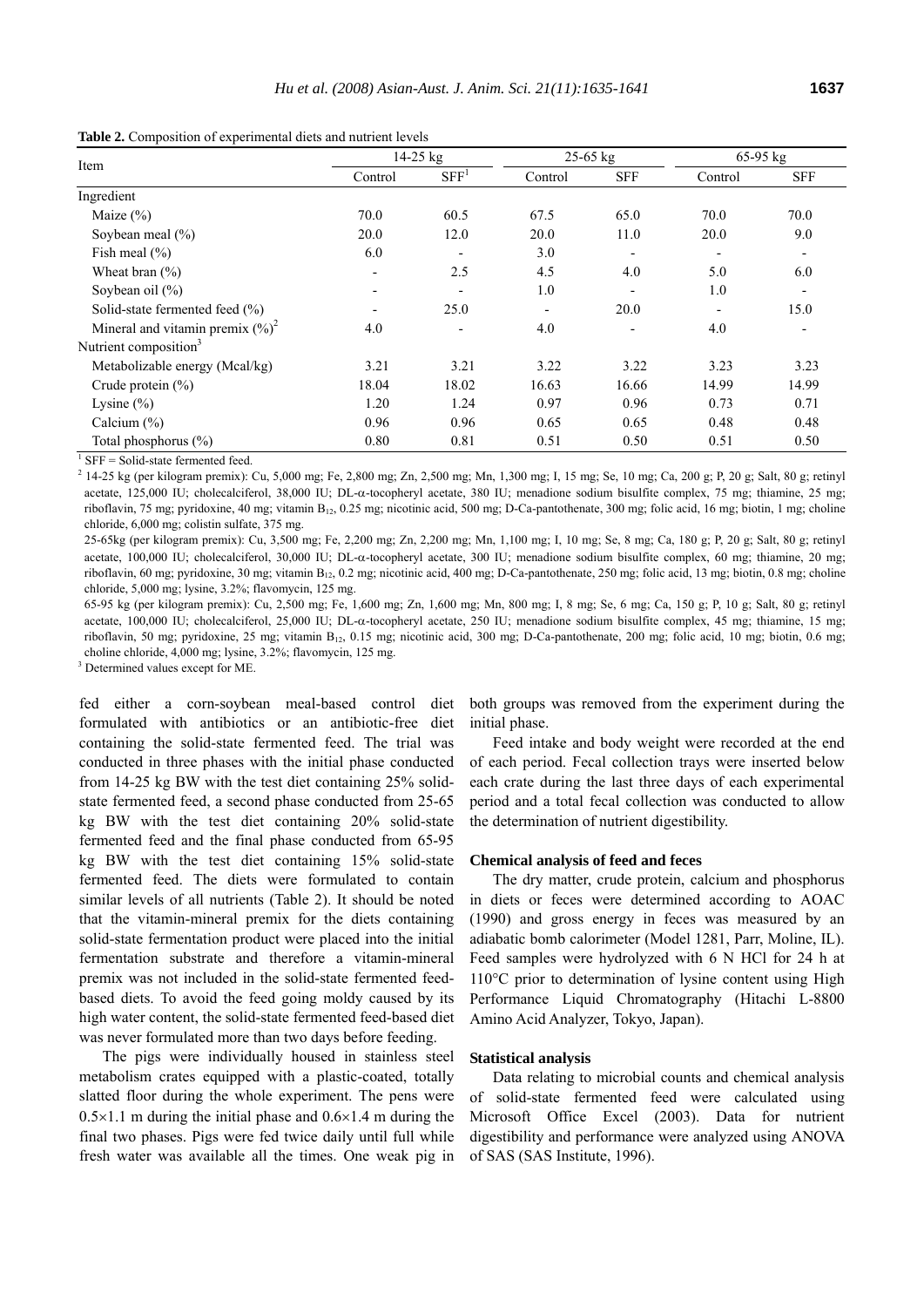

**Figure 1.** LAB ( $\bullet$ ), yeasts ( $\Box$ ), bacillus ( $\blacktriangle$ ) and enterobacteria ( $\blacksquare$ ) counts of solid-state fermented feed during fermentation. Detectable level for enterobacteria (3.0 log cfu/g) was applied at day 10 and later days when no colony was detected on the plates.

## **RESULTS**

# **Microbial characteristics of solid-state fermented feed during fermentation**

The microbial counts of solid-state fermented feed during fermentation are shown in Figure 1. The counts of

lactic acid bacteria increased rapidly during the first three days of fermentation and then slowly declined until day 10 and, thereafter, the counts were maintained at about 6.7 log  $cfu/g$  for the duration of the fermentation period. Enterobacteria increased during the first two days, and then fell below the detectable level of the analysis (3.0 log cfu/g). Counts of yeasts also showed a rapid increase during the first three days of fermentation, maintaining an elevated level until day 15 whereupon the levels dropped back to the initial level of 5.6 log cfu/g. Bacillus showed a small increase from 6.0 to 6.9 log cfu/g during the first 5 days of incubation but dropped to 5.4 log cfu/g by day 30.

## **Chemical analysis of solid-state fermented feed**

Dry matter content dropped from 66.0% to about 64.5% after 5 days of fermentation and remained at this level until the  $30<sup>th</sup>$  day (Table 3). Crude protein was relatively constant at around 30.5%. However, water-soluble protein increased from 8.2 to 9.2% and the ratio of water-soluble protein to crude protein increased by more than two percentage units over the 30-day incubation; pH dropped from 6.16 down to 5.73 after 30 days fermentation.

**Table 3.** Nutritional characteristics of solid-state fermented feed during fermentation<sup>1</sup>

|         |                    |                 | Crude protein   | Water soluble protein | WSP/CP          |
|---------|--------------------|-----------------|-----------------|-----------------------|-----------------|
|         | Dry matter $(\% )$ | pH              | $(\%$ as fed)   | $(\%$ as fed)         | $(\%)$          |
| Time(d) |                    |                 |                 |                       |                 |
| 0       | $66.0 \pm 0.13$    | $6.16 \pm 0.06$ | $30.2 \pm 0.20$ | $8.2 \pm 0.26$        | $27.1 \pm 1.03$ |
|         | $65.6 \pm 0.52$    | $6.06 \pm 0.01$ | $30.8 \pm 0.14$ | $8.4 \pm 0.16$        | $27.2 \pm 0.65$ |
|         | $65.2 \pm 0.11$    | $6.02 \pm 0.02$ | $30.3 \pm 0.81$ | $8.4 \pm 0.29$        | $27.7 \pm 0.22$ |
| 3       | $65.0 \pm 0.42$    | $5.89 \pm 0.01$ | $30.3 \pm 0.15$ | $8.1 \pm 0.00$        | $26.8 \pm 0.13$ |
| 5       | $64.4 \pm 1.44$    | $5.85 \pm 0.04$ | $30.5 \pm 0.69$ | $8.2 \pm 0.32$        | $26.9 \pm 0.45$ |
|         | $64.4 \pm 0.69$    | $5.85 \pm 0.08$ | $30.7 \pm 0.29$ | $8.0 \pm 0.29$        | $25.9 \pm 0.70$ |
| 10      | $64.2 \pm 0.43$    | $5.86 \pm 0.00$ | $30.8 \pm 0.57$ | $8.7 \pm 0.03$        | $28.4 \pm 0.42$ |
| 15      | $64.7 \pm 1.36$    | $5.76 \pm 0.05$ | $30.6 \pm 0.08$ | $9.1 \pm 0.55$        | $29.6 \pm 1.87$ |
| 20      | $63.9 \pm 0.07$    | $5.79 \pm 0.01$ | $30.3 \pm 0.46$ | $9.2 \pm 0.10$        | $30.4 \pm 0.78$ |
| 30      | $64.6 \pm 1.16$    | $5.73 \pm 0.09$ | $31.0 \pm 0.02$ | $9.2 \pm 0.32$        | 29.8±1.02       |

<sup>1</sup> Values are means $\pm$ standard deviation (n = 2).

**Table 4.** Short chain fatty acid and lactic acid concentration during fermentation<sup>1</sup>

| Item                                                                                                            | Lactic acid     | Acetic acid     | Propionic acid | Isobutyric acid | Butyric acid   | Isovaleric acid | Valeric acid   |
|-----------------------------------------------------------------------------------------------------------------|-----------------|-----------------|----------------|-----------------|----------------|-----------------|----------------|
|                                                                                                                 |                 |                 |                |                 |                |                 |                |
| Time(d)                                                                                                         |                 |                 |                |                 |                |                 |                |
| $\theta$                                                                                                        | $15.0 \pm 0.47$ | $16.7 \pm 2.23$ | $0.1 \pm 0.07$ | ND <sup>2</sup> | $0.9 \pm 0.14$ | $0.4 \pm 0.15$  | $0.4 \pm 0.18$ |
|                                                                                                                 | $10.1 \pm 0.59$ | $32.6 \pm 1.79$ | $0.1 \pm 0.08$ | ND              | $0.7 \pm 0.01$ | $0.5 \pm 0.06$  | $0.2{\pm}0.01$ |
| 2                                                                                                               | $11.2 \pm 0.00$ | $33.4 \pm 0.78$ | $0.3 \pm 0.15$ | ND              | $0.7 \pm 0.22$ | $0.5 \pm 0.02$  | $0.2{\pm}0.06$ |
| 3                                                                                                               | $8.2 + 2.00$    | $46.4 \pm 3.38$ | $0.3 \pm 0.11$ | $0.4 \pm 0.02$  | $0.7 \pm 0.02$ | $0.5 \pm 0.29$  | $0.2{\pm}0.01$ |
| 5                                                                                                               | $7.6 \pm 0.71$  | $34.5 \pm 1.71$ | $0.3 \pm 0.06$ | $0.3 \pm 0.20$  | $0.7 \pm 0.07$ | $0.4 \pm 0.01$  | $0.1 \pm 0.01$ |
|                                                                                                                 | $9.7 \pm 1.82$  | $42.2 \pm 3.06$ | $0.6 \pm 0.47$ | $0.8 \pm 0.65$  | $0.6 \pm 0.07$ | $0.3 \pm 0.00$  | $0.1 \pm 0.02$ |
| 10                                                                                                              | $11.7 \pm 0.24$ | $32.9 \pm 1.51$ | $1.1 \pm 0.11$ | $1.3 \pm 0.06$  | $0.7 \pm 0.04$ | $0.4 \pm 0.13$  | $0.1 \pm 0.00$ |
| 15                                                                                                              | $11.5 \pm 0.24$ | $46.4 \pm 1.06$ | $1.6 \pm 1.72$ | $1.3 \pm 1.44$  | $0.6{\pm}0.00$ | $0.2+0.01$      | ND             |
| 20                                                                                                              | $10.3 \pm 0.47$ | $42.6 \pm 4.51$ | $1.2 \pm 0.32$ | $1.2 \pm 0.20$  | $0.6{\pm}0.00$ | $0.2{\pm}0.01$  | ND             |
| 30                                                                                                              | $14.4 \pm 0.59$ | $51.3 \pm 2.76$ | $2.0 \pm 0.11$ | $2.4 \pm 2.49$  | $0.4 \pm 0.09$ | $0.3 \pm 0.08$  | ND             |
| Values are means tstandard deviation ( $n = 2$ ). Data are on original sample basis. <sup>2</sup> Not detected. |                 |                 |                |                 |                |                 |                |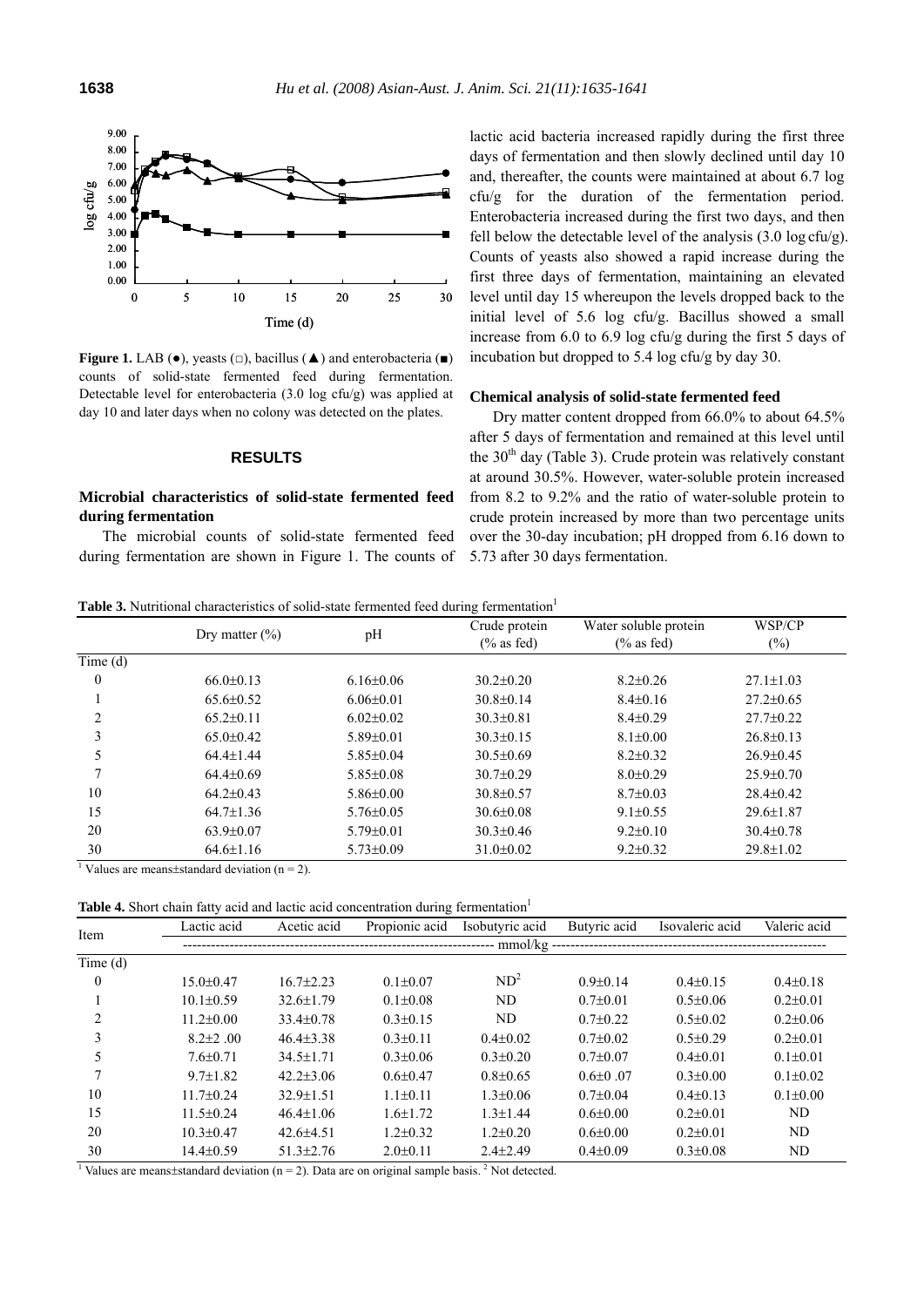Data regarding the short chain fatty acid and lactic acid concentrations during fermentation are shown in Table 4. The concentration of lactic acid decreased during the first seven days of incubation and then rose back to the initial level of about 15 mmol/kg by the end of the 30-day incubation. Acetic acid concentration increased dramatically from 16.7 to 51.3 mmol/kg after 30 days of fermentation. The concentrations of propionic acid, isobutyric acid, butyric acid, isovaleric acid and valeric acid were low and varied little throughout the incubation.

## **Pig performance and nutrient digestibility**

There was no significant difference between the two diets in terms of average daily gain, daily intake or feed conversion for the three experimental periods with the exception of a significantly  $(p<0.05)$  higher feed conversion for pigs fed the solid-state fermented feed- based diet during the second phase (Table 5).

The digestibility of energy, crude protein, calcium and phosphorus did not differ between the two diets during all three experimental periods (Table 6). The solid-state fermented feed-based diet showed a trend to improved digestibility of crude protein in phase three ( $p = 0.10$ ).

# **DISCUSSION**

Spontaneous (natural) fermentation without starter inoculum is sometimes used to process fermented feed (Canibe and Jensen, 2003; Canibe et al., 2006; Canibe and Jensen, 2007) while controlled fermentation with inoculum has wider application (van Winsen et al., 2001; Demecková et al., 2002; Kiers et al., 2003; Canibe et al., 2007; Niven et al., 2007). Controlled fermentation typically involves lactic acid bacteria, molds, yeasts and bacillus as inoculum because they can achieve more predictable results under optimal conditions (Giraffa, 2004).

A combined liquid culture of *Lactobacillus fermentum*, *Saccharomyces cerevisae* and *Bacillus subtilis* was used as the inoculum for the current study. *Saccharomyces cerevisae* was added to consume the oxygen inside the fermenting bag to promote the growth of anaerobes including lactic acid bacteria and bacillus*.* The *Bacillus subtilis* used was screened by Guo et al. (2006) and has been shown to be a potential alternative to antibiotics for use in animal feeds because it decreased the counts of *E. coli* shed in the feces of piglets. The *Lactobacillus fermentum,* which was isolated from the gut of a healthy

**Table 5.** Effects of solid-state fermented feed (SFF) on performance of growing-finishing pigs

| Item       |                    |         | Diet       | <b>SEM</b> |      |
|------------|--------------------|---------|------------|------------|------|
|            |                    | Control | <b>SFF</b> |            | p    |
| 14-25 kg   | Daily gain $(g)$   | 392     | 433        | 24         | 0.26 |
|            | Daily intake $(g)$ | 682     | 740        | 36         | 0.30 |
|            | Feed conversion    | 1.9     | 1.71       | 0.08       | 0.12 |
| $25-65$ kg | Daily gain $(g)$   | 784     | 759        | 19         | 0.35 |
|            | Daily intake $(g)$ | 1,850   | 1,935      | 33         | 0.09 |
|            | Feed conversion    | 2.37    | 2.55       | 0.05       | 0.01 |
| $65-95$ kg | Daily gain $(g)$   | 1,097   | 1,150      | 48         | 0.45 |
|            | Daily intake $(g)$ | 3,449   | 3,604      | 124        | 0.39 |
|            | Feed conversion    | 3.16    | 3.15       | 0.06       | 0.90 |
| $14-95$ kg | Daily gain $(g)$   | 766     | 787        | 23         | 0.56 |
|            | Daily intake $(g)$ | 2,000   | 2,099      | 49         | 0.17 |
|            | Feed conversion    | 2.62    | 2.68       | 0.04       | 0.33 |

| Item         |               | Diet                           |       | <b>SEM</b> | p    |
|--------------|---------------|--------------------------------|-------|------------|------|
|              |               | SFF $(\% )$<br>Control $(\% )$ |       |            |      |
| 14-25 kg     | Energy        | 89.12                          | 88.83 | 0.86       | 0.82 |
|              | Crude protein | 86.85                          | 87.66 | 1.70       | 0.74 |
|              | Calcium       | 71.07                          | 68.36 | 1.47       | 0.22 |
|              | Phosphorus    | 59.30                          | 57.38 | 1.96       | 0.50 |
| $25 - 65$ kg | Energy        | 87.35                          | 88.15 | 0.63       | 0.39 |
|              | Crude protein | 88.23                          | 88.82 | 0.78       | 0.60 |
|              | Calcium       | 52.82                          | 51.53 | 2.86       | 0.76 |
|              | Phosphorus    | 39.93                          | 39.83 | 1.57       | 0.97 |
| $65-95$ kg   | Energy        | 88.88                          | 89.86 | 0.46       | 0.15 |
|              | Crude protein | 89.24                          | 90.52 | 0.52       | 0.10 |
|              | Calcium       | 42.48                          | 45.00 | 2.75       | 0.52 |
|              | Phosphorus    | 31.06                          | 30.60 | 2.08       | 0.88 |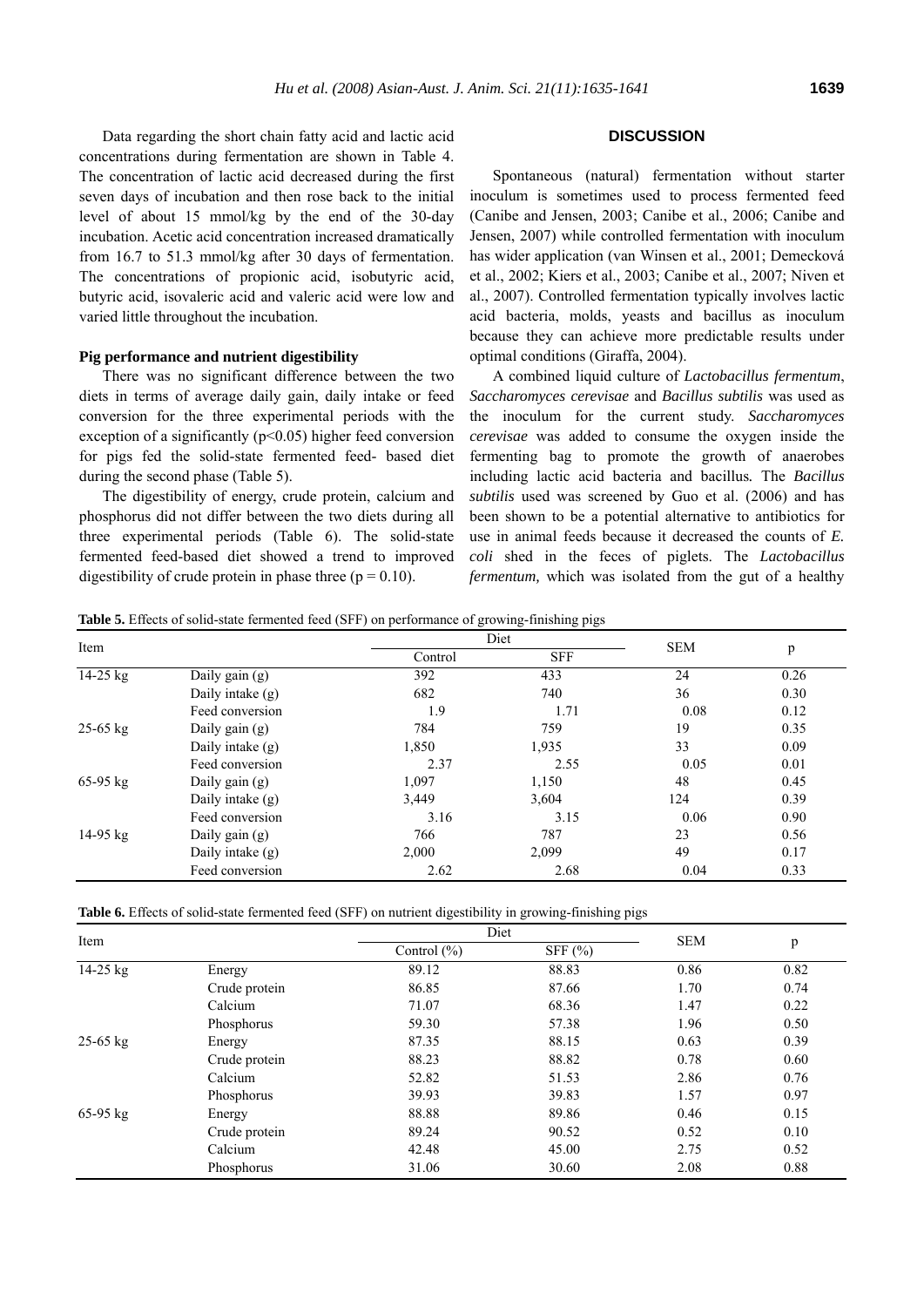piglet, has been shown to be effective in preventing diarrhea in *E. coli* challenged piglets (Huang et al., 2003) and acted as the main bacterial contributor in the fermentation.

Feed fermentation has been divided into two phases by Canibe and Jensen (2003). The first phase is characterized by low levels of lactic acid bacteria and yeasts, high pH and a blooming of enterobacteria while the second phase is characterized by high levels of lactic acid bacteria and yeasts, low pH and low counts of enterobacteria. This same pattern was also achieved in the present trial, with the counts of lactic acid bacteria, yeasts and enterobacteria during fermentation indicating that a successful fermentation occurred. It appeared that a steady state can be reached after 5 days at 25±5°C.

The final counts of lactic acid bacteria (6.7 log cfu/g) in this trial are much lower than that achieved with fermented liquid feed, which can reach as high as 9.0-9.4 log cfu/g (van Winsen et al., 2001; Demecková et al., 2002; Canibe and Jensen, 2003; Canibe et al., 2006; Canibe et al., 2007). The lower counts of lactic acid bacteria may be caused by the lower moisture content of solid-state fermented feed as the feed to water ratio used was just  $10:3$  (w/v) while feed to water ratios of 1:2 (w/v) or even 1:2.75 (w/v) are reported with fermented liquid feed (van Winsen et al., 2001; Demecková et al., 2002; Canibe and Jensen, 2003; Canibe et al., 2006; Canibe et al., 2007). The transportation of nutrients and ions is greater in media with a higher water content, thus leading to higher lactic acid bacteria in fermented liquid feeds.

The counts of yeast showed a large increase to 7.8 log cfu/g but dropped back to 5.6 because of the absence of oxygen during the latter stages of fermentation. The ratio of yeast to lactic acid bacteria was about 1:100 and the same ratio was summarized by Corsetti and Settanni (2007) in their review on sourdough fermentation. The final counts of bacillus were 5.4 log cfu/g in this trial while a level of 5.3 log cfu/g feed was reported to produce a significant increase in lactobacilli counts and a numerical decrease in *E. coli* counts in the faecal samples of piglets as described by Guo et al. (2006). So the level of bacillus in the solid-state fermented feed used in the present trial should have been sufficient to produce positive effects on pig health.

The decrease in the dry matter content of the solid-state fermentation product (1.5%) was likely caused by the consumption of carbohydrate by yeast and aerobic bacteria. The absence of oxygen during later stages of fermentation would impair the growth and metabolism of yeast, so further decrease of dry matter would not occur. The crude protein content remained unchanged indicating that there was no loss of nitrogen during fermentation. The exact reason for the two percentage unit increase in water-soluble protein is unclear, but one potential explanation might be that microorganisms hydrolyze water-insoluble proteins into soluble forms, such as free amino acids and small-size peptides, with better absorbability (Hong et al., 2004; Tonheim et al., 2007).

Lactic acid bacteria are classified according to the end products of fermentation into homofermentative or heterofermentative lactic acid bacteria, and the *Lactobacillus fermentum* used in this trial belongs to the latter classification. In addition to lactic acid, the principle end products of this class of lactic acid bacteria are  $CO<sub>2</sub>$ , ethanol and acetic acid (Corsetti and Settanni, 2007). This would partially explain the dramatic increase in acetic acid observed during fermentation in the present study, which increased to 51.3 mmol/kg, or about three times the initial concentration. An increase of a similar magnitude has been previously reported (van Winsen et al., 2001; Canibe and Jensen, 2003; Canibe et al., 2006; Canibe and Jensen, 2007; Hong and Lindberg, 2007). Filya and Sucu (2007) proved in their study that heterolactic fermentation was helpful in aerobic stability of fermented crops due to the high levels of acetic and propionic acid in fermentation end products.

The decrease in pH from 6.16 to 5.73 which occurred during fermentation was most likely the result of increased acetic acid as the concentrations of propionic acid, isobutyric acid, butyric acid, isovaleric acid and valeric acid remained below 2.5 mmol/kg after 30-day fermentation. Fermented liquid feed usually has a pH of 3.8-4.5 (van Winsen et al., 2001; Beal et al., 2002; Demecková et al., 2002; Canibe and Jensen, 2003; Canibe and Jensen, 2007; Canibe et al., 2007), which is obviously lower than that obtained in the current study according to solid-state fermentation. One possible reason for the lower pH with liquid fermented feed might be that the high water content stimulates lactic acid fermentation thus producing more organic acids.

Nutrient digestibility was unaffected during all the three experimental periods except for a trend for solid-state fermentation feed to improve the digestibility of crude protein in phase three. Tonheim et al. (2007) indicated that water-soluble protein is easier to digest than water-insoluble proteins, so the increase in water-soluble protein in the solid-state fermented feed may increase the crude protein digestibility.

Both positive and negative effects of fermented liquid feed on pig performance have been reported (Canibe and Jensen, 2003; Canibe and Jensen, 2007; Canibe et al., 2007). However, literature on solid-state fermented feed is scarce. In the present trial, there was no significant difference between the two diets on pig performance indicating that solid-state fermented feed is a potential alternative to antibiotic inclusion in diets fed to growing-finishing pigs. The possible mechanism of solid-state fermented feed in